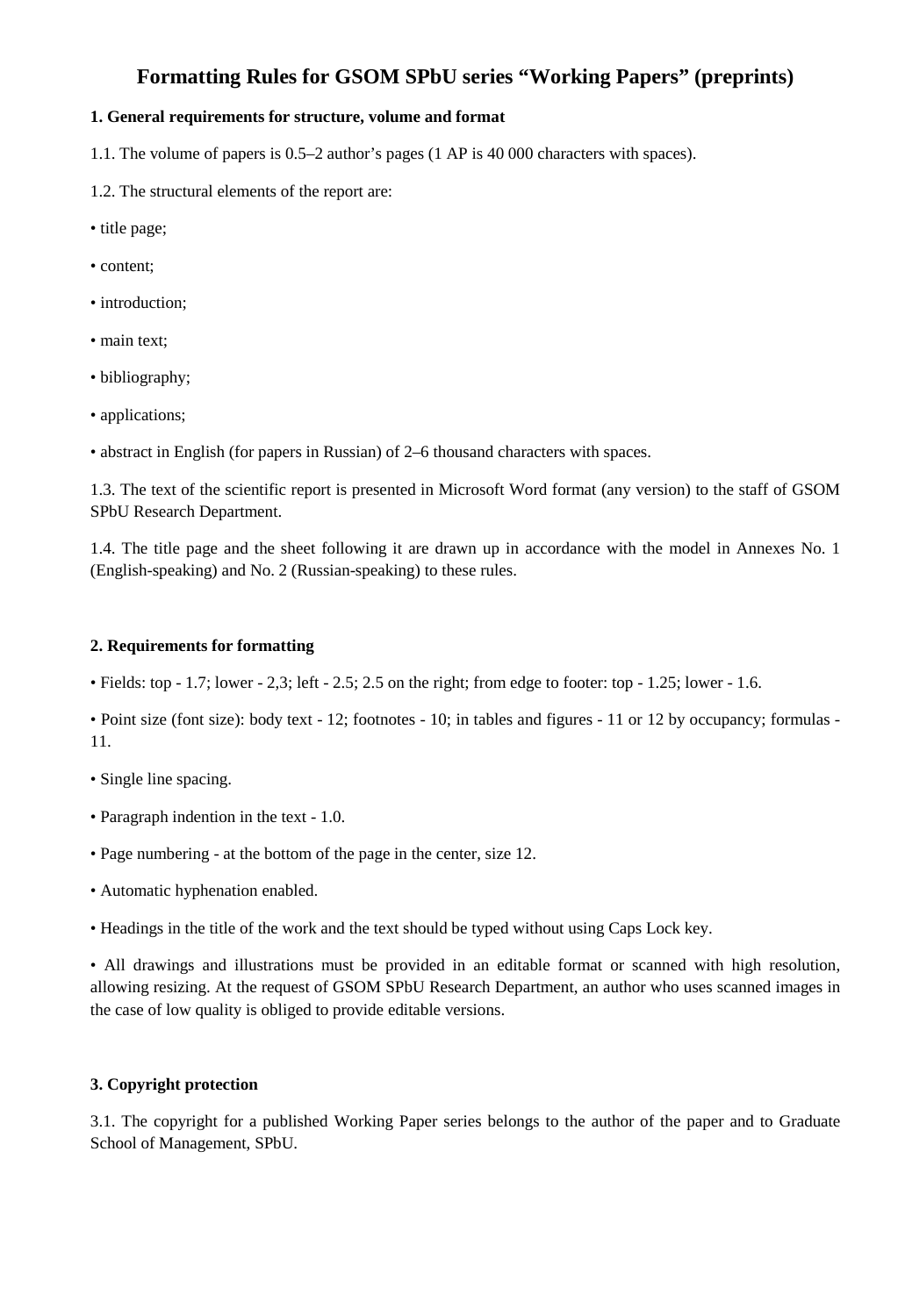### **4. Additional Notes**

4.1. Author's punctuation and spelling are preserved.

4.2. At the request of the authors, electronic versions of reports in PDF format are published by posting at SPbU Institutional Repository (open access archive Dspace).

4.3. The titles and annotations of the reports are published in the corresponding section on the page of GSOM SPbU Research Department at the GSOM SPbU website.

#### **5. Terms of prepress preparation and publication conditions**

5.1. The term of processing and technical editing is 3 working days, the period of printing is 3 working days. The author himself determines the deadline for submission, taking into account these 6 working days.

5.1.2. For doctoral students: an additional period is set for approval by Academic Director of GSOM SPbU Doctoral program - 1-2 working days.

5.2. 10 copies are printed free of charge: 3 for GSOM SPbU Research Department, 2 for GSOM SPbU Library, 5 for authors. At the request of the author, you can print additional copies at the expense of the author.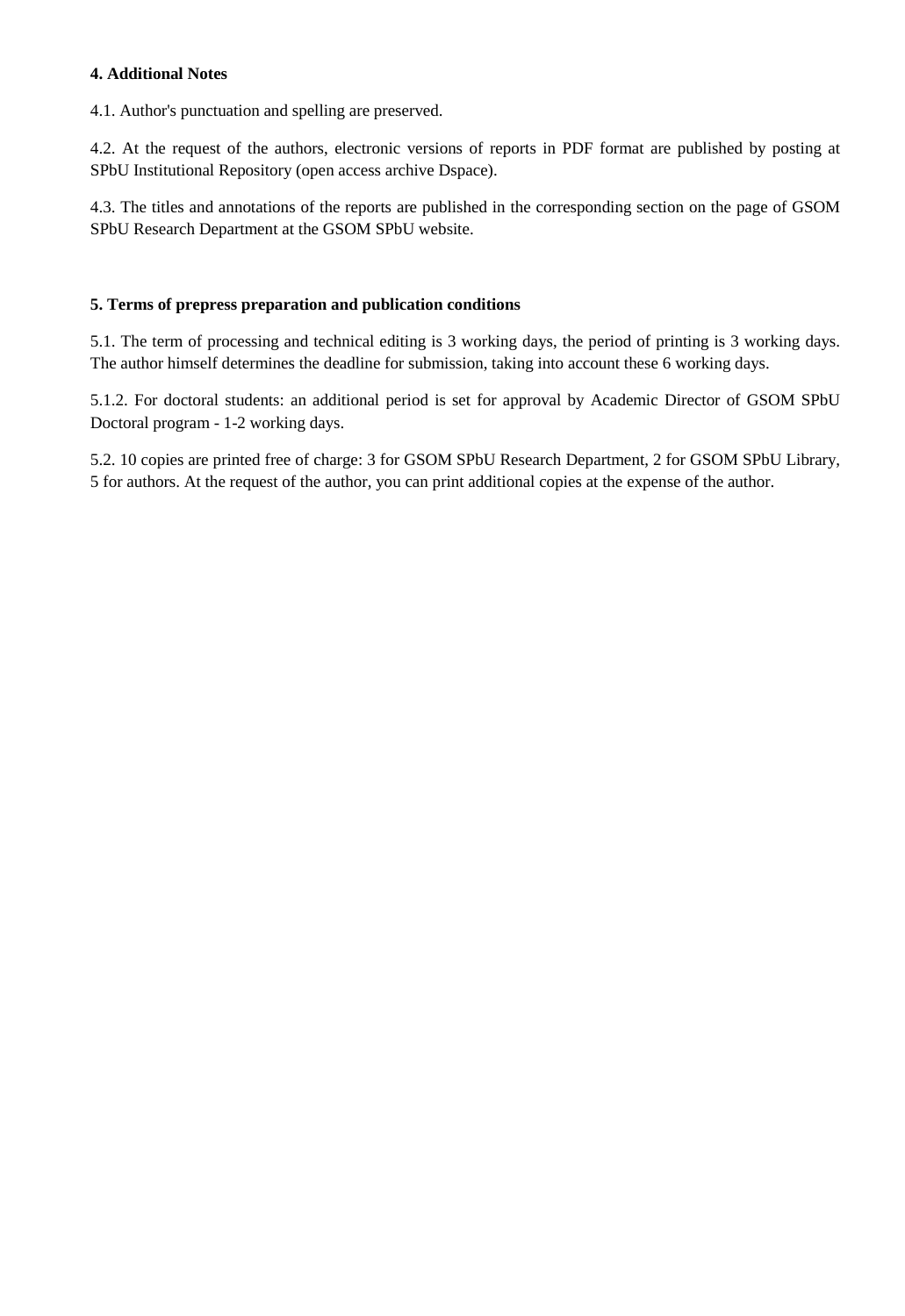St. Petersburg University

Graduate School of Management

### **WORKING PAPER**

**I.Ivanov, P.Petrov**

## **TITLE OF THE PAPER**

#  $(E) - 2018$ 

Saint-Petersburg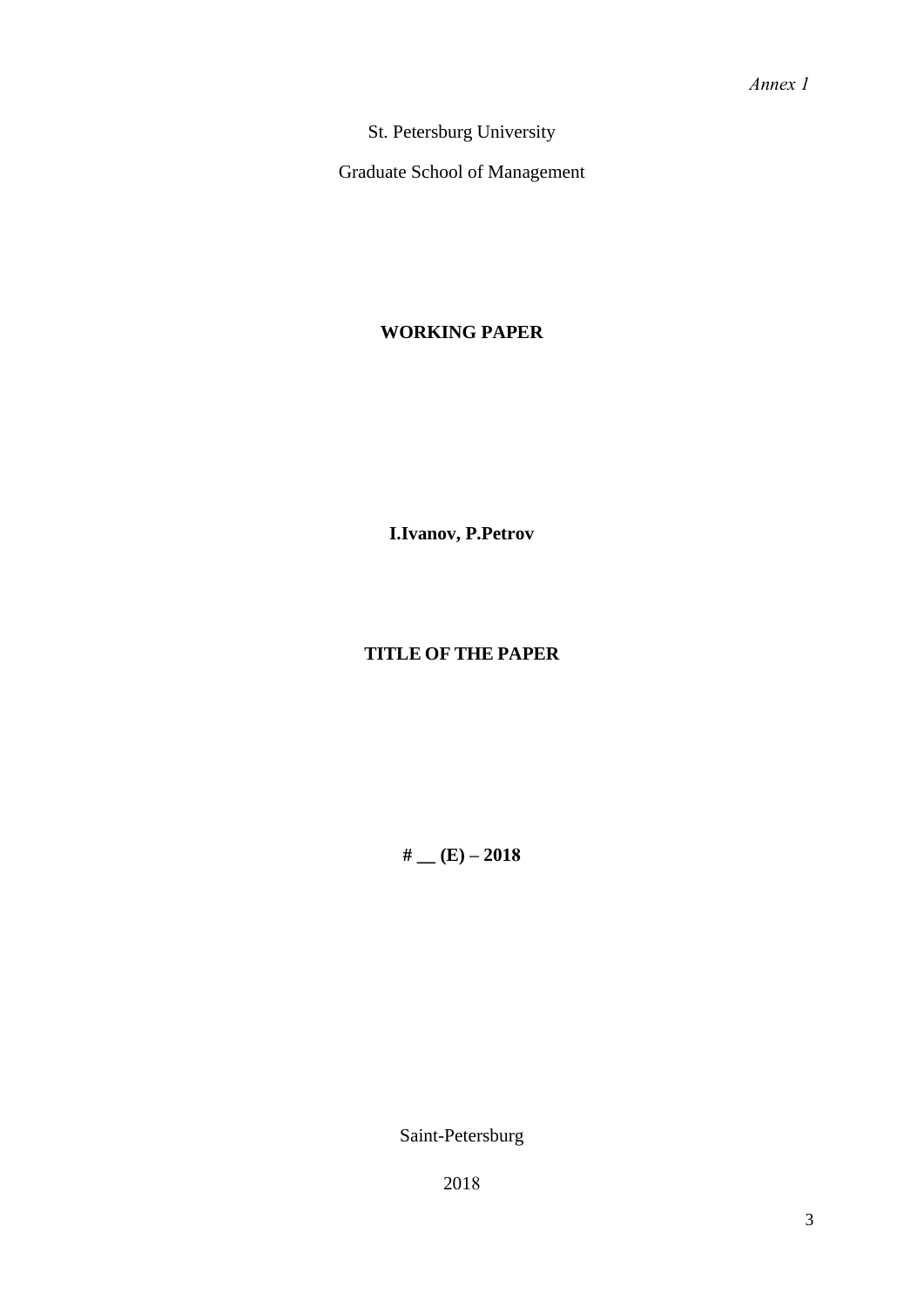*I.Ivanov, P.Petrov.* Title of the Paper. Working Paper # \_\_(E) - 2018. Graduate School of Management, St. Petersburg University: SPb, 2018.

**Keywords and phrases**: keyword, keyword, keyword

**Abstract:** abstract………….

*I.Ivanov* — Associate Professor, Graduate School of Management, St. Petersburg University *e-mail:* i.ivanov@gsom.pu.ru

*P.Petrov* — Associate Professor, Graduate School of Management, St. Petersburg University *e-mail:* p.petrov@gsom.pu.ru

© Authors of Working Paper, 2018

<sup>©</sup> Graduate School of Management, St. Petersburg University, 2018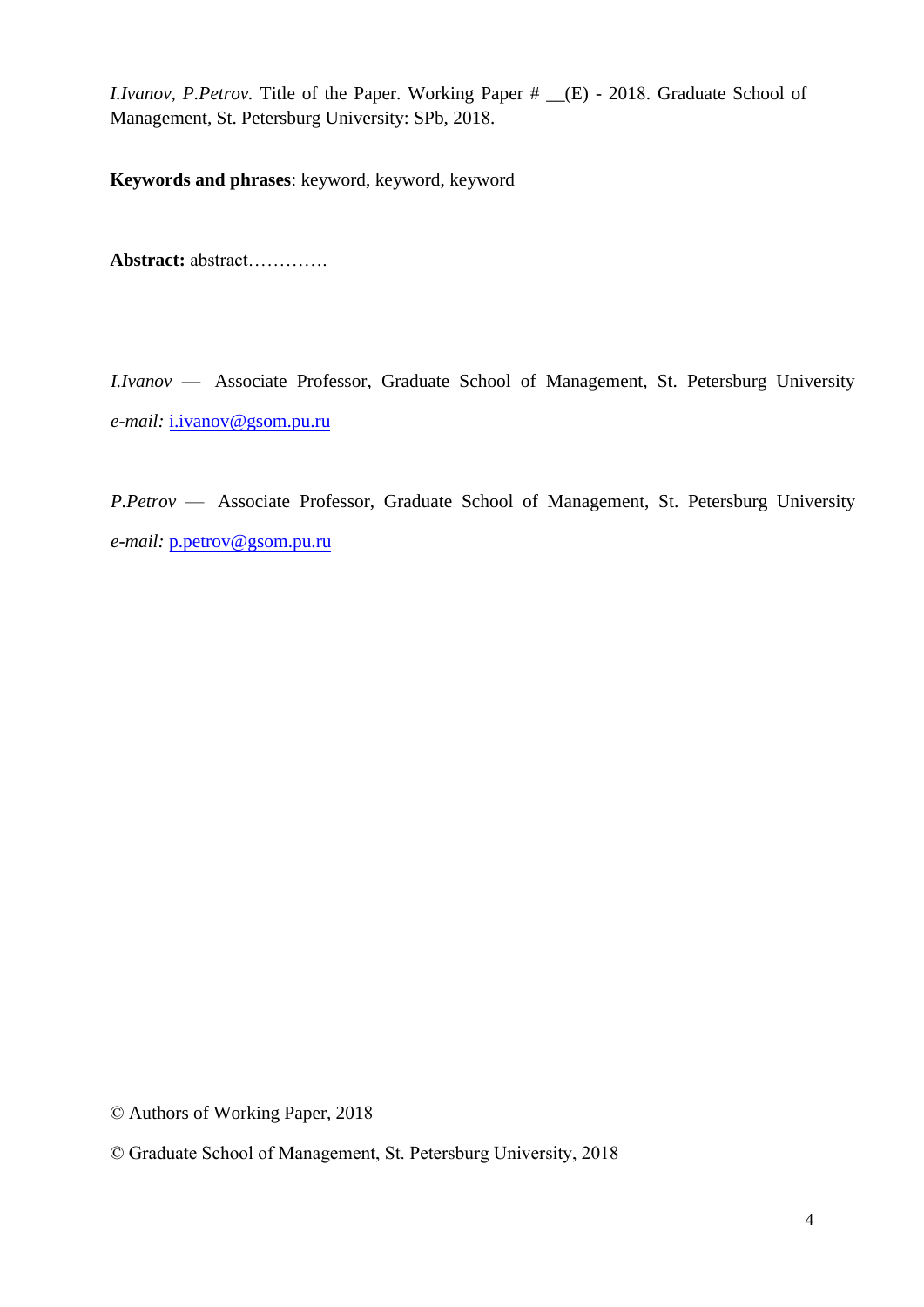## САНКТ-ПЕТЕРБУРГСКИЙ ГОСУДАРСТВЕННЫЙ УНИВЕРСИТЕТ ИНСТИТУТ "ВЫСШАЯ ШКОЛА МЕНЕДЖМЕНТА"

**НАУЧНЫЙ ДОКЛАД**

**И.И. Иванов, П.П. Петров**

# **НАЗВАНИЕ ДОКЛАДА**

**# \_\_ (\_) – 2018**

Санкт-Петербург 2018